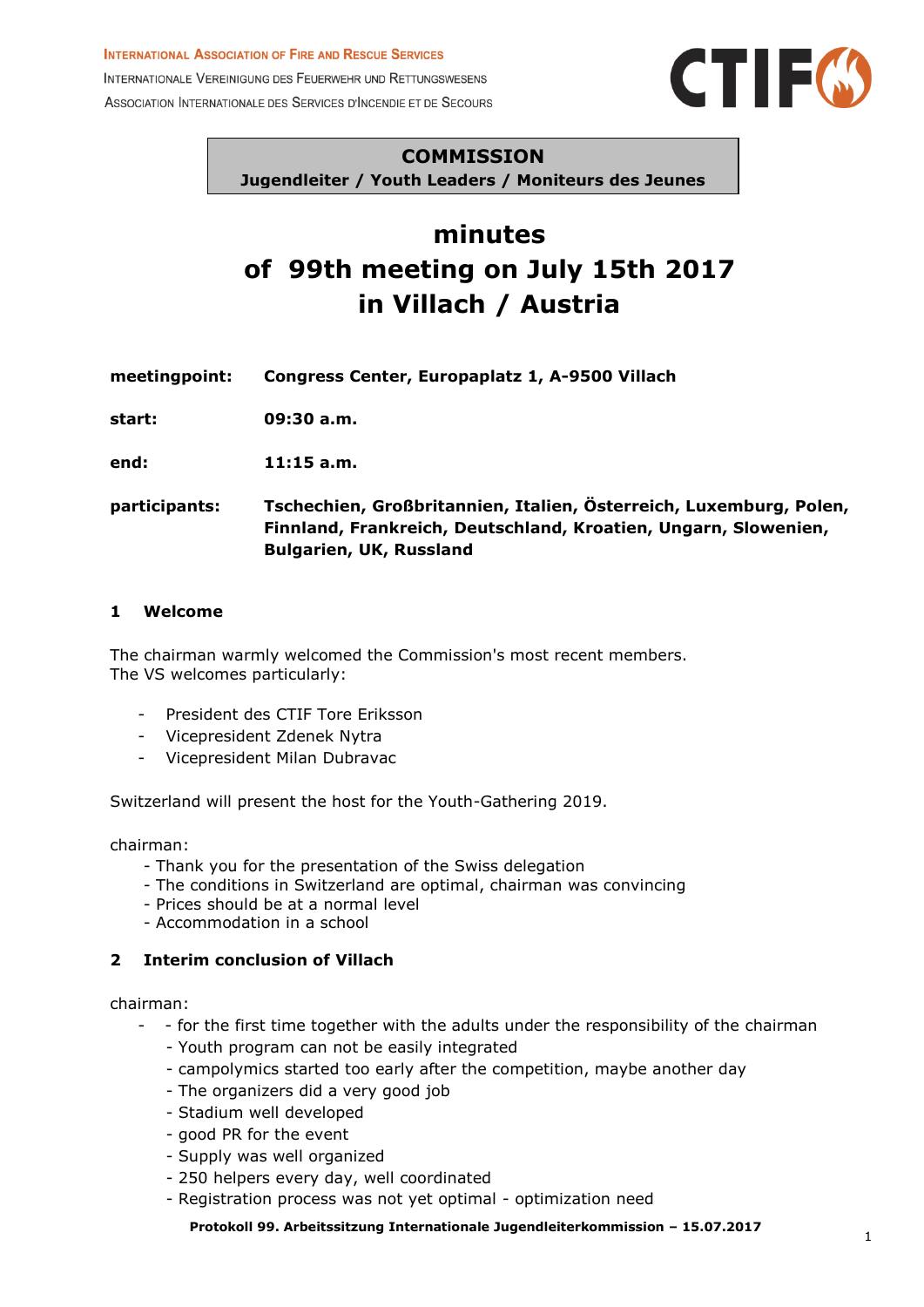

- The core of the event is the youth meeting
- Training conditions were optimal in the barracks despite the distance
- an evaluation will be carried out at the October meeting

## **3 Competition Villach**

Ignaz Mascha

- 59 groups started from 24 nations (record)
	- o 18 girls groups (Opole 9)
	- o 4 international groups
- 2017 11% less error than 2015
	- o unter Berücksichtigung der Gruppenanzahl 14%
	- o taking into account the number of groups 14%
- 4 participants under 12 year
	- o An objection was inserted during the relay run
	- o Error when ladder descends (do not enter rung)
		- Delegation indicated that the runner was distracted and hampered by external circumstances (Cameraman and moderator)
		- **EXECT** After submitting a photo and viewing a video sequence, it could be determined that the applicant had entered the rung.
		- **•** The opposition was granted
	- o Meeting with the international competition committee
		- **·** different opinions on handling
		- Ignaz Masha was unable to decide against the candidate because of the unambiguousness
		- **.** in particular in the interest of the children, the decision was made in this way
	- o Questions of the commission:
		- **•** France: why were the French the site were not contacted? They were right there
		- Ignaz Mascha: only the evaluators are responsible
		- **EXECO FRANCE:** whole group has worked on evaluators
		- Ignaz Mascha: the emotions cook naturally high, one must understand
		- France: You have to ask questions about the regulations and the behavior in the future. Does a photographer need to be parked at every obstacle? From whom does the arbitration sit?
		- Vizepräsident Nytra: Ignaz Mascha is entitled to make the decision. But he hopes that the competence of Hr. Nytra is acknowledged. It should not occur in this form in the future. The external circumstances should be controlled by the organizer. How many mistakes have been canceled due to the presence of camera phones? To the specific case: the contact happens in a fraction of a second (only in slow motion). The evaluator has no chance to see the error. Why is it considered an error if it is not recognizable. The evaluators were not involved in the reconnaissance. According to this interpretation, each Cameraman becomes an evaluator. Not clear from which source the photo comes from. Mr. Nytra has not yet seen the photo. Is it a photo or part of a video recording? Obviously, only this one error was judged by video.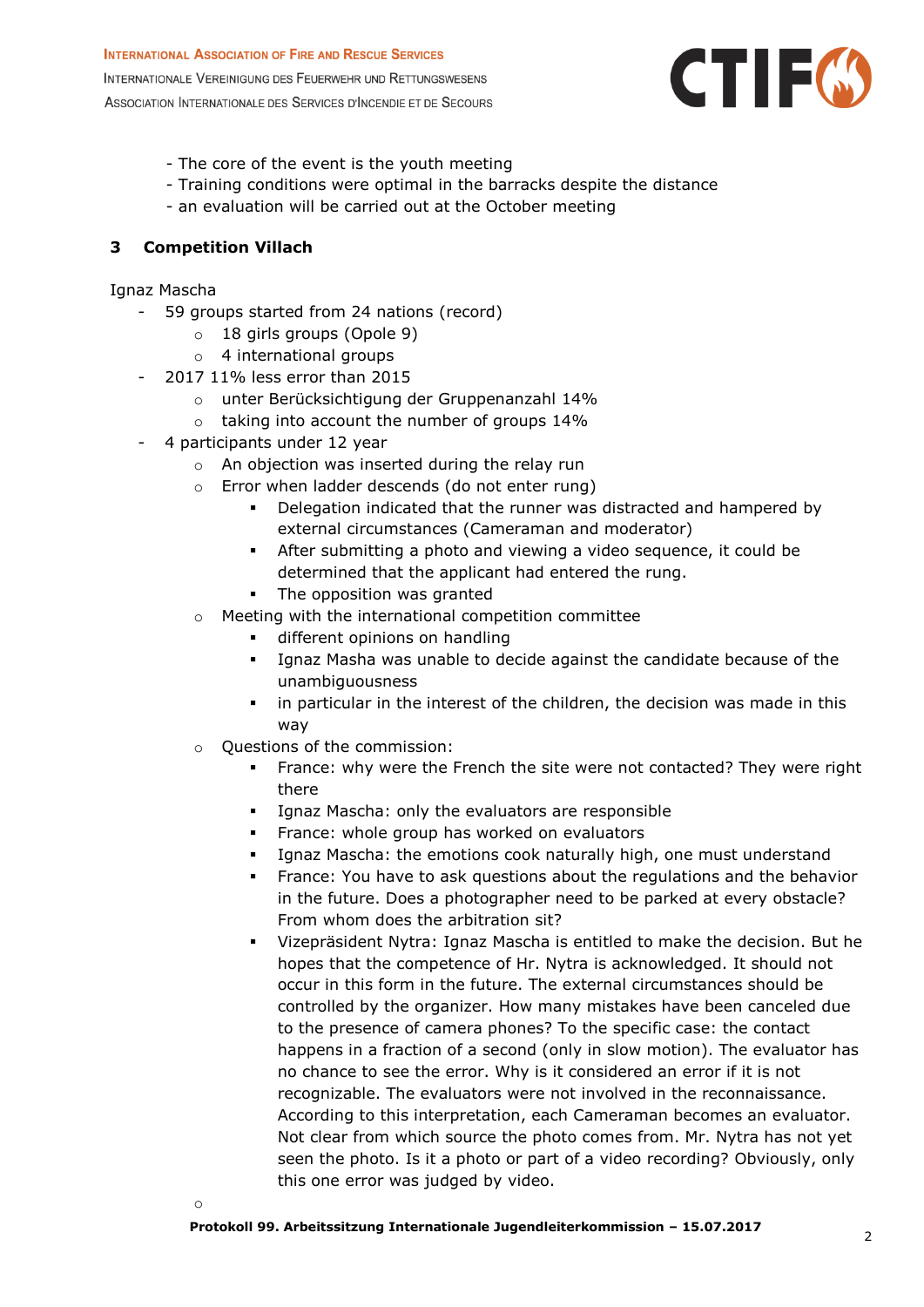

The decision was in the competence of Mr. Masha, but was wrong in terms of content because it was said here that the evaluators on the train made no mistake and their decision was nevertheless changed.

- Russia: would like to recall discussion between Russia and Croatia; Suggestion video was rejected in the past. Manipulation nowadays easily possible. Critical points should generally be observed with video.
- Ignaz Mascha: The judges for the descent on the obstacle was interviewed and confirmed that he had seen a mistake. The photo was taken after 5 minutes - manipulation is not possible. Obviously from the competition and not from the training. Photo was checked with own technique.
- Russia: Reminded of 2011 Evidence was not allowed
- Ignaz Mascha: In the competition rules 2012 Videoproof was excluded, photo not
- Vicepresident Nytra: They make fun of us. What is the difference between a photo and a video? This is word clever.
- Russia: According to the standards / codes, photos and videos are the same. Precise standards should be established (automatic photos) and only these recordings should be permitted.
- Frankreich: French rules allow video playback. 3 people are entitled to make video recordings. The complete athlete is visible. A complaints committee meets (6 people from 6 countries) and decides.
- Vicepresident Nytra: Discussion should be terminated. Disagree with decision. Video recordings are not only a problem for the youth. Also observed during deletion. It will work to ensure that the regulations are adapted in such a way as to regulate provisions 2019. Proposal: Panel should be formed or a representative from another nation should be involved in decision.
- Ignaz Mascha: Proposal: Working Group for the adjustment of the regulations. The times that have gone today are much faster and harder to judge. The next competition in Switzerland should take place according to updated rules. The working group should also involve representatives from the sports and traditional sectors.
- Slovenia: The evaluator was sure that a mistake was made. Video and photo were not allowed. Slovenia is disappointed. Rules were interpreted differently by different evaluators. The real mistake lies with Ignaz Mascha. In case of repetition, Slovenia will no longer provide any evaluators. There are bad memories and consequences are expected.
- Italy: Video and photos should not be allowed. Clear rules must be laid down in the provisions. The decisions of the evaluators should be valued more or we need automatic systems.
- Luxembourg: What do we make of our competition? We have a youth meeting. What do we want to teach the young people? With the use of all possible means, the youthful fun comes into the background.